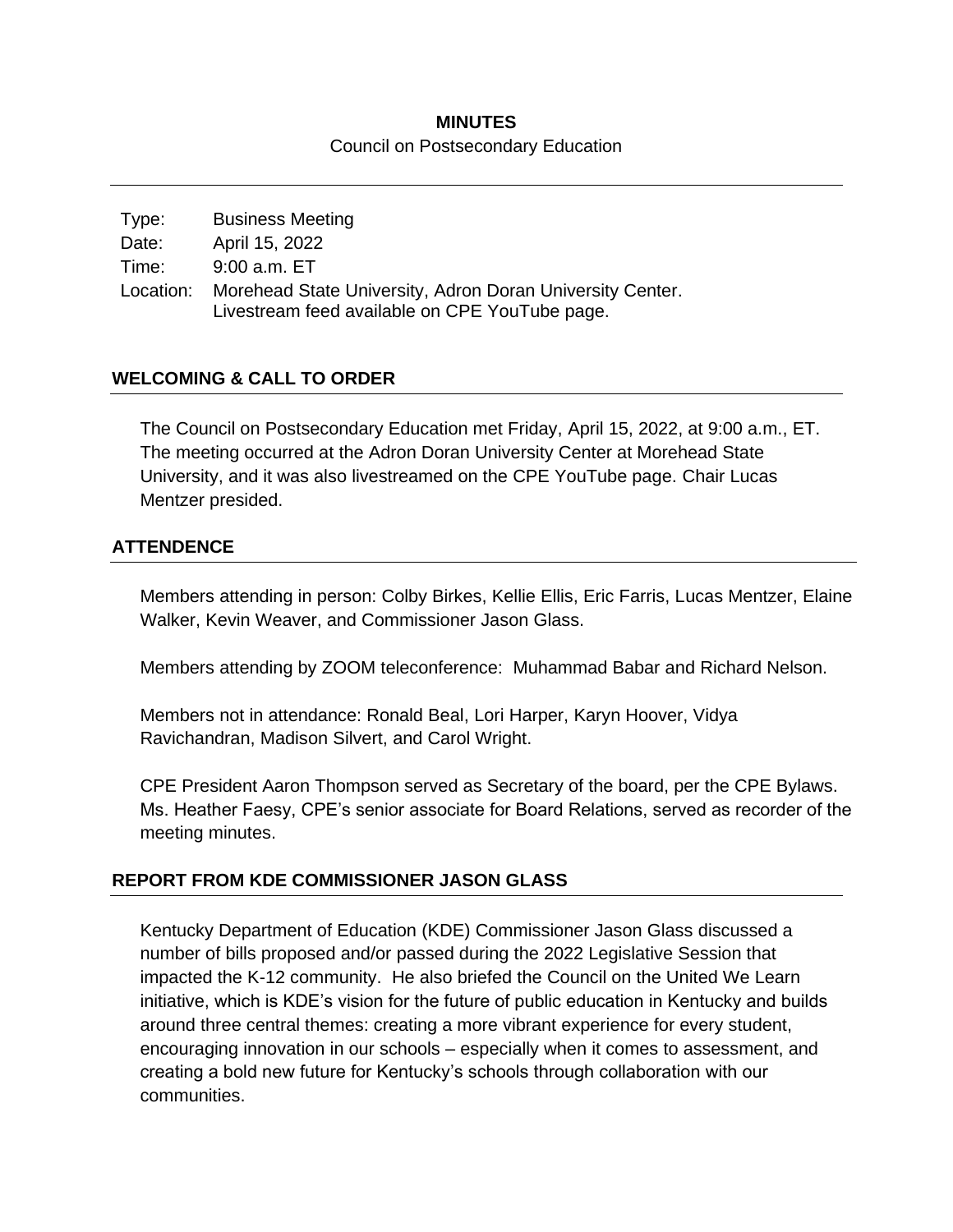### **APPROVAL OF THE MINUTES**

The minutes of the January 28, 2022, meeting, were approved as distributed.

#### **PROPOSED COUNCIL RESOLUTION**

The Council approved a resolution for Council member Ronald Beal for his support and service to the Council on Postsecondary Education and the Commonwealth of Kentucky. He served on the board from July 2016 through April 2022.

### **REPORT FROM CPE PRESIDENT AARON THOMPSON**

President Aaron Thompson provided an update on the 2022 Student Success Summit held on April 11-12, the GEAR UP Kentucky Institute for a College-Going Culture held on March 22, and the recent kick-off the new Kentucky Advising Academy, which supports postsecondary advisory efforts. He also provided a few highlights of the 2022- 24 budget sent for signature by the Governor.

#### **2022 LEGISLATIVE SESSION**

Jennifer Fraker, CPE's Executive Director and Legislative Liaison, and Mr. Travis Powell, CPE's Vice President and General Counsel, provided an overview on several postsecondary education-related bills that were passed during the 2022 legislative session.

### **KENTUCKY STATE UNIVERSITY – DISCUSSION AND ACTION ITEMS**

Mr. Powell and President Thompson provided an overview of HB 250 (2022 RS), an act relating to Kentucky State University (KSU), making an appropriation therefor, and declaring an emergency," and which was signed on April 8, 2022. The bill spelled out a number of responsibilities designated to both KSU and the Council.

As part of the responsibilities granted to the Council is the review and approval of any expenditure by KSU greater than \$5,000. In response to this, Mr. Powell presented the proposed Kentucky State University Expenditure Policy which would set forth the process for approving KSU expenditures in accordance with the enacted legislation. The policy dictates the process to be taken and the information required for each submission. Each request must be signed by both the Chief Financial Officer and President of the institution. It also states all contracts and personnel actions must be approved by the KSU Board of Regents or designated Committee before resulting expenditures will be approved.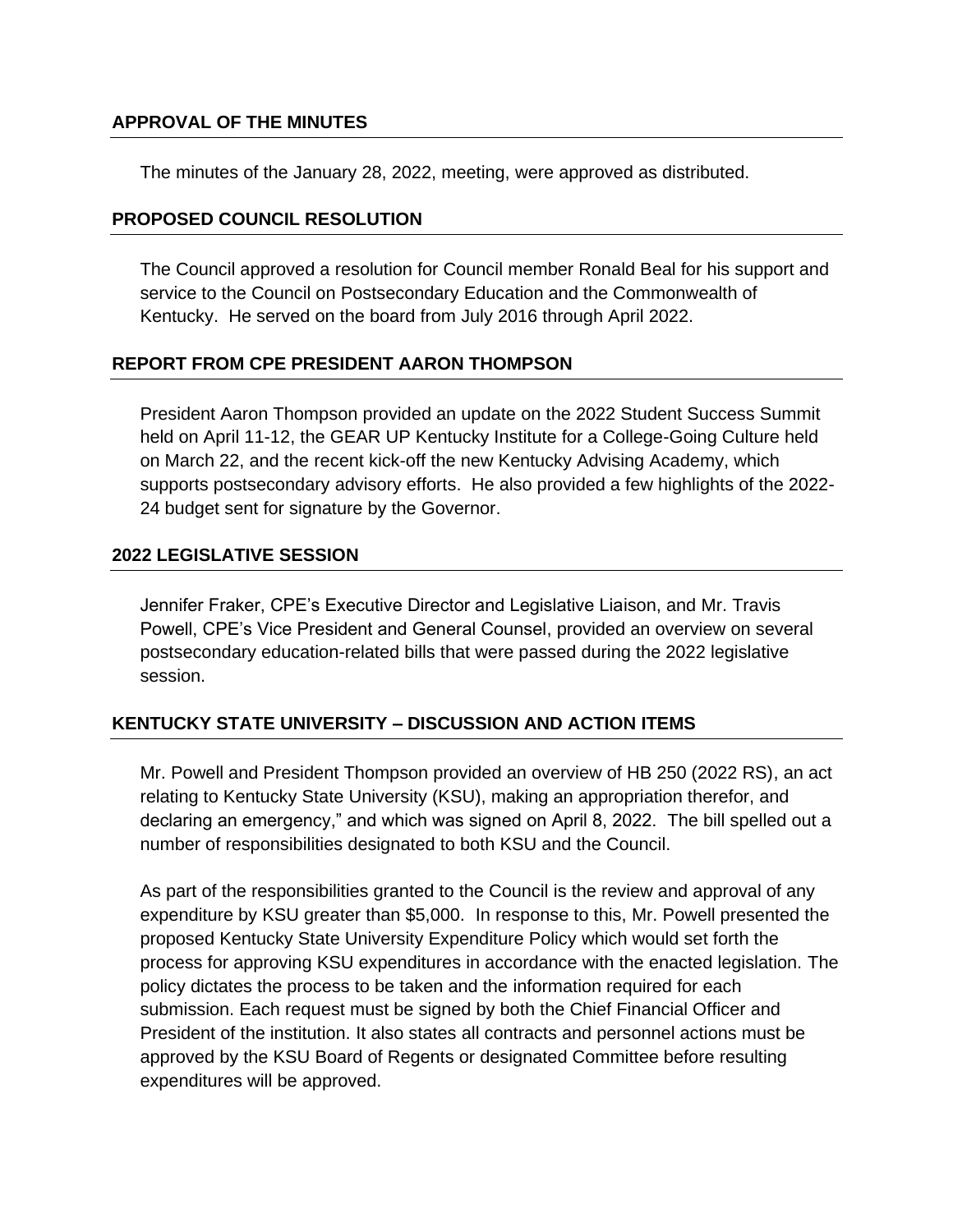MOTION: Mr. Weaver moved the Council approve the proposed Kentucky State University Expenditure Approval Policy. Mr. Birkes seconded the motion.

VOTE: The motion passed.

Mr. Powell then presented KSU's request for disbursement of \$17.5 million to address the FY 2022 shortfall through June 15, 2022. The request falls within Section 3 of HB 250. CPE Senior Fellow Greg Rush reviewed the supporting documentation and accounting information in the attached and verified their accuracy. Amounts that required projection or estimation have been made with the most recent and verifiable information available. Amounts requested are also supported by the KSU Financial Assessment completed by CPE in November 2021.

MOTION: Ms. Walker moved the Council approve KSU's request for disbursement of \$17.5 million. Mr. Farris seconded the motion.

VOTE: The motion passed.

# **ACADEMIC AND STRATEGIC INITIATIVES COMMITTEE – REPORT & ACTION ITEMS**

Chair Mentzer presented the Academic and Strategic Initiatives Committee Report, which included an update on the new Kentucky Advising Academy and the implementation steps associated with the 2022-30 Statewide Strategic Agenda for Postsecondary Education.

The Committee also reviewed and approved three new academic program proposals:

- Master of Science in Cybersecurity from Western Kentucky University.
- Master of Science in Accountancy and Analytics from the University of Louisville.
- Education Specialist degree in Curriculum and Instructions from the University of Louisville.

MOTION: The Academic and Strategic Initiatives Committee recommendation of approval of the three new academic programs served as the motion. A second was not needed.

VOTE: The motion passed.

# **FINANCE COMMITTEE – REPORT & ACTION ITEMS**

Chair Mentzer presented the Finance Committee report which included an overview of the 2022-24 Budget of the Commonwealth and detailed review of the KSU Special Appropriation as approved by HB 250.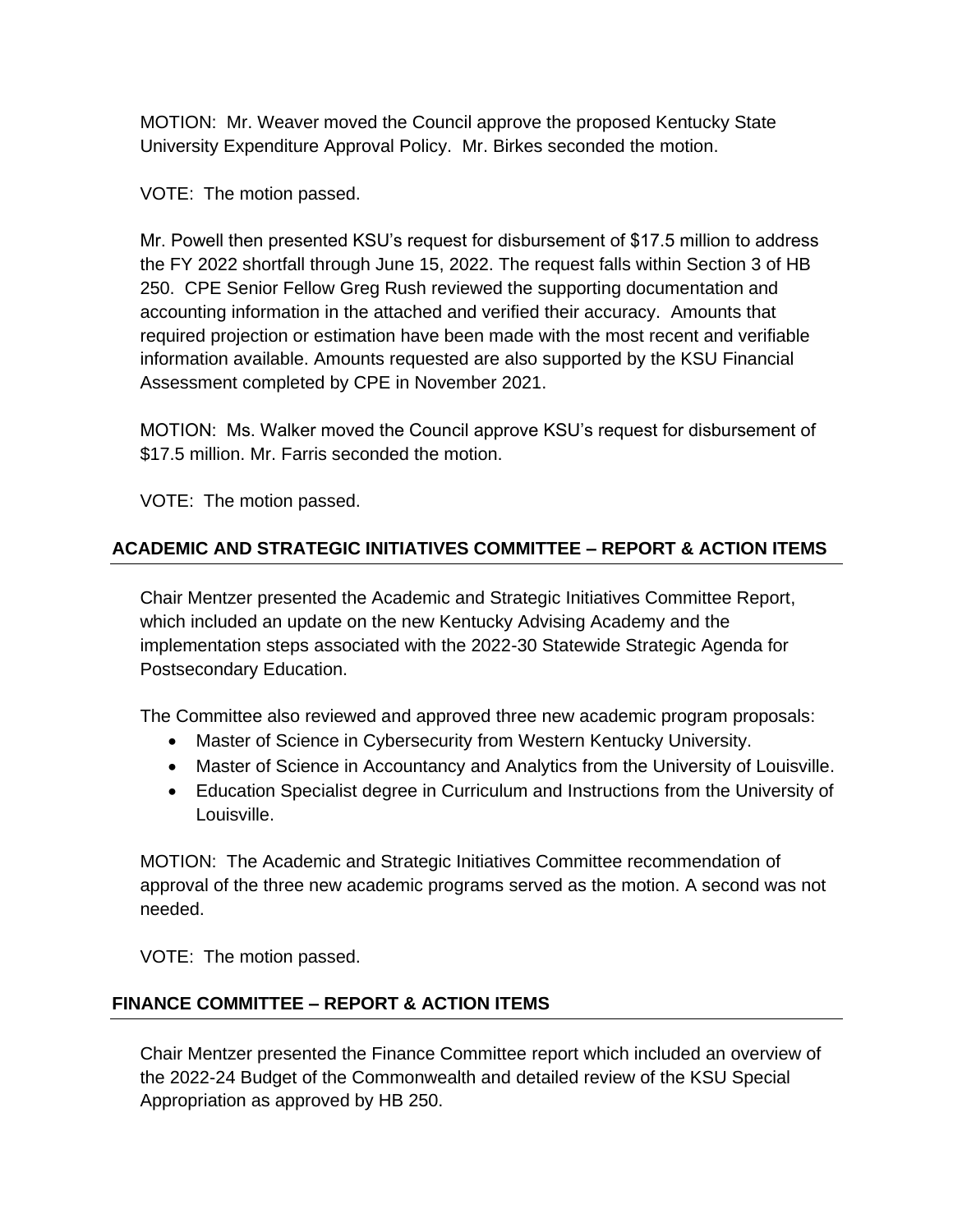The Committee also reviewed and approved the following actions:

- Tuition and Mandatory Fee Policy for Academic Year 2022-23, which did not reflect any changes from the previous year's policy.
- Tuition and mandatory fee proposals for Academic Year 2022-23 submitted by Northern Kentucky University and Kentucky Community and Technical College System.
- Interim capital project at Eastern Kentucky University to upgrade building management system controls with \$1,150,000 in federal funds.

MOTION: The Finance Committee recommendation of approval of all actions served as the motion. A second was not needed.

VOTE: The motion passed.

At its April 12 meeting, the Finance Committee requested that staff draft a resolution for the Governor and the General Assembly thanking them for their support to postsecondary education in the development of the 2022-24 Biennial Budget. Staff presented those resolutions, and Chair Mentzer read each for the record.

MOTION: Ms. Walker moved the Council approve the resolution honoring Governor Andy Beshear. Mr. Nelson seconded the motion.

VOTE: The motion passed.

MOTION: Dr. Ellis moved the Council approve the resolution honoring the Kentucky General Assembly. Mr. Farris seconded the motion.

VOTE: The motion passed.

# **EXECUTIVE COMMITTEE – REPORT & ACTION ITEMS**

Chair Mentzer presented the Executive Committee report for its meetings in March and April 2022. The Committee received updates on the activities of the 2022 Legislative Sessions at both meetings and conducted the annual review of the CPE President at its April 14 meeting. The Committee also reviewed and approved the 2022-23 Council meeting dates and recommended final approval by the Council.

MOTION: The Executive Committee's recommendation to approve the 2022-23 Meeting dates served as the motion. A second was not needed.

VOTE: The motion passed.